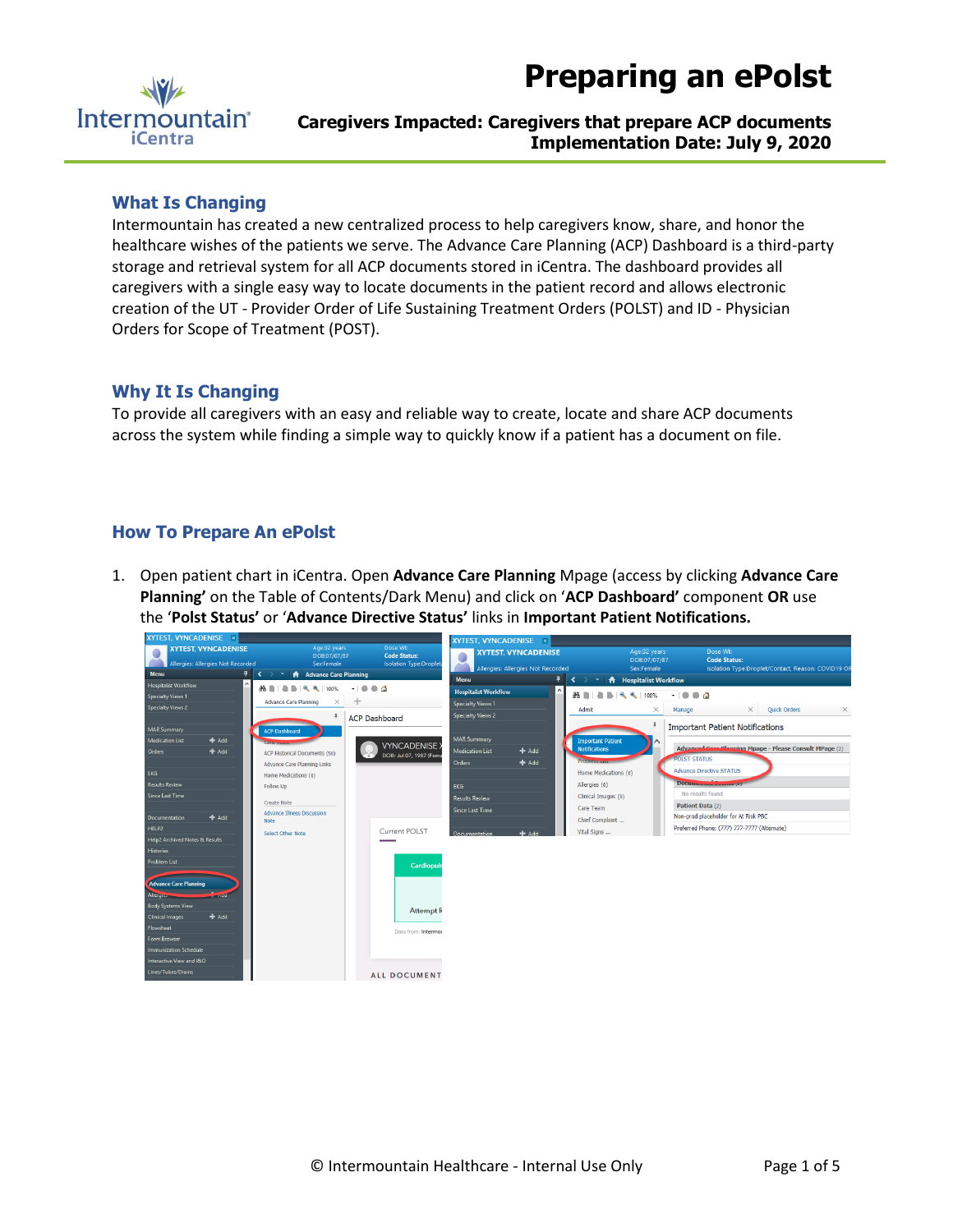2. Click on '**Create New**' button in the ACP Dashboard and select appropriate state POLST/POST form. NOTE: Content of the form varies by state

| <b>ACP Dashboard</b>                                  |                                                             |                                 |                                            |                            |
|-------------------------------------------------------|-------------------------------------------------------------|---------------------------------|--------------------------------------------|----------------------------|
| <b>B XZTEST</b><br>DOB: Jan 01, 1980 (Female, 40 y/o) | <b>Advance Care Planning</b>                                | Report a problem                | Connect to mobile or cell                  | C CARIE CALL<br>$^{\circ}$ |
|                                                       |                                                             |                                 |                                            |                            |
| <b>ADVANCE CARE PLANNING DASHBOARD</b>                |                                                             | $\bigoplus$ Create New          |                                            |                            |
|                                                       |                                                             | <b>Utah POLST</b><br>Idaho POST |                                            |                            |
|                                                       |                                                             |                                 |                                            |                            |
| <b>Current POLST</b>                                  |                                                             |                                 |                                            | View POLST →               |
| <b>Cardiopulmonary Resuscitation</b>                  |                                                             | <b>Medical Interventions</b>    | <b>Artificially Administered Nutrition</b> |                            |
|                                                       |                                                             |                                 |                                            |                            |
|                                                       |                                                             |                                 |                                            |                            |
| Data from: Intermountain Healthcare                   |                                                             |                                 |                                            |                            |
|                                                       |                                                             |                                 |                                            |                            |
|                                                       |                                                             |                                 |                                            |                            |
| <b>ALL DOCUMENTS</b>                                  |                                                             |                                 |                                            |                            |
|                                                       | <b>CURRENT</b>                                              |                                 |                                            |                            |
|                                                       |                                                             |                                 |                                            |                            |
| $\alpha$<br>$0 =$                                     |                                                             | $\circ$ -<br>$\sim$             |                                            |                            |
| ⊕<br><b>Create New</b>                                |                                                             |                                 |                                            |                            |
|                                                       | Menu<br><b>POLST</b><br>$\equiv$<br>Signed date: 01/30/2020 | <b>Advance Directive</b>        |                                            |                            |
|                                                       | Data from: Intermountain H                                  | No active form found            |                                            |                            |
|                                                       |                                                             |                                 |                                            |                            |

3. Complete each section of the POLST/POST form as you discuss the choices with the patient or their representative. Indicate the patient's preference by clicking the radio button that corresponds to the patient's preference. Then click '**Accept and Continue**.'

|    | DOB: Jan 01, 1980 (Female, 40 y/o)                     |                                        |                                                                                                                                                                             | $\odot$              |
|----|--------------------------------------------------------|----------------------------------------|-----------------------------------------------------------------------------------------------------------------------------------------------------------------------------|----------------------|
| 0% |                                                        | <b>IDAHO POST 2012</b>                 |                                                                                                                                                                             | Language: English    |
|    | <b>DOCUMENT PROGRESS</b>                               | <b>CARDIOPULMONARY RESUSCITATION</b>   |                                                                                                                                                                             |                      |
|    | <b>CARDIOPULMONARY</b><br><b>RESUSCITATION</b>         | <b>CARDIOPULMONARY RESUSCITATION *</b> |                                                                                                                                                                             |                      |
|    | <b>MEDICAL INTERVENTIONS</b><br>(optional)             | cardiac life support interventions     | Do Not Resuscitate: Allow Natural Death (No Code/DNR/DNAR): No CPR or advanced                                                                                              |                      |
|    | ARTIFICIAL FLUIDS AND NUTRITION<br>(optional)          |                                        | Resuscitate (Full Code): Provide CPR (artificial respirations and cardiac compressions,<br>defibrillation, and emergency medications as indicated by the medical condition) |                      |
|    | ANTIBIOTICS AND BLOOD<br><b>PRODUCTS</b><br>(optional) | Additional resuscitation instructions  |                                                                                                                                                                             | Character Limit: 140 |
|    | <b>ADVANCE DIRECTIVES</b><br>(optional)                |                                        |                                                                                                                                                                             |                      |
|    | DOCUMENTATION OF DISCUSSION                            | Clear                                  | <b>Accept and Continue</b>                                                                                                                                                  |                      |
|    | PATIENT/SURROGATE INFORMATION                          |                                        |                                                                                                                                                                             |                      |
|    | SIGN AND SUBMIT STEP 1 OF 2                            |                                        |                                                                                                                                                                             |                      |
|    | SIGN AND SUBMIT STEP 2 OF 2                            |                                        |                                                                                                                                                                             |                      |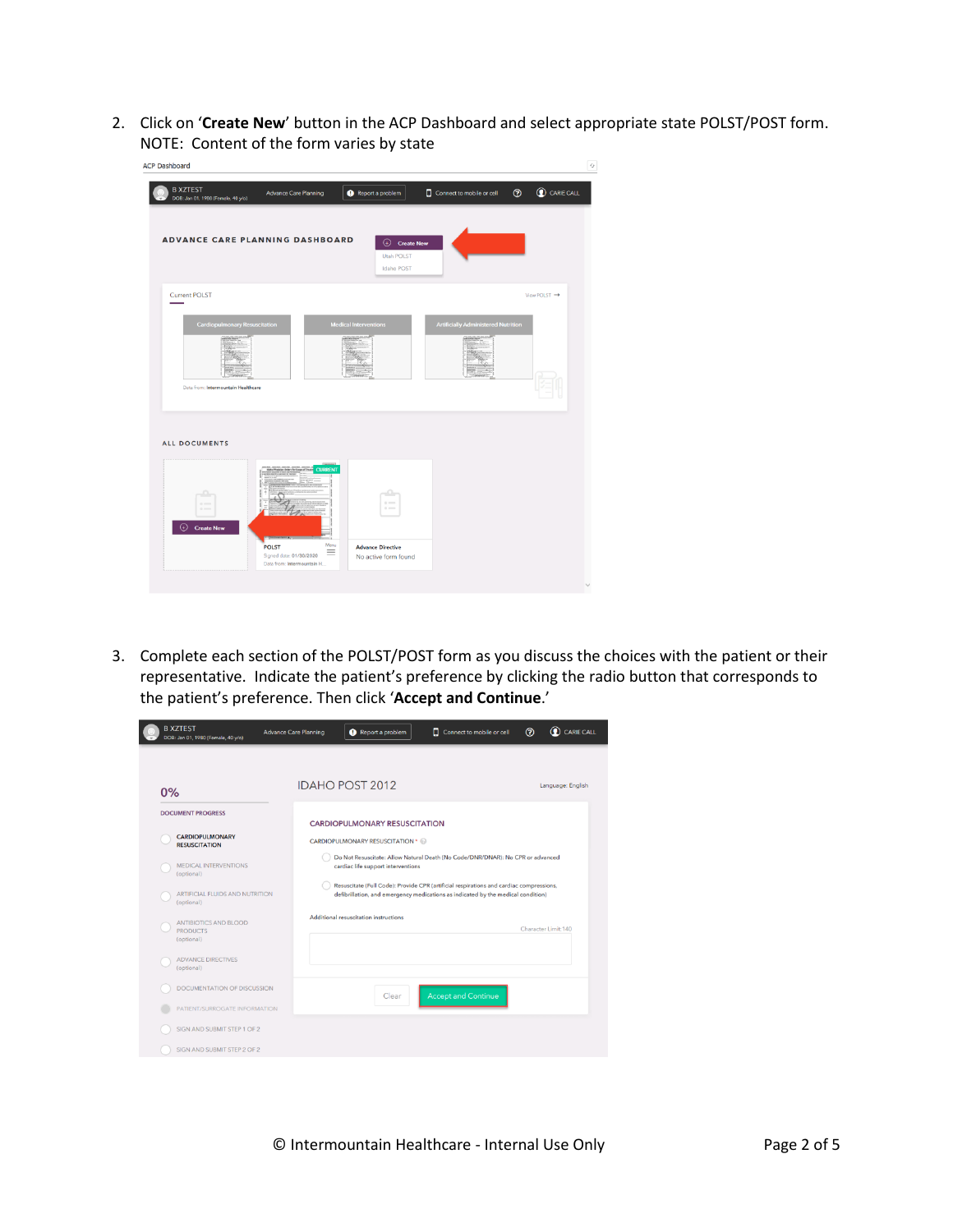4. Complete the PATIENT/SURROGATE INFORMATION section by entering the relationship to the patient of the person communicating the preferences. The patient or healthcare decision maker signs the form either with the mouse or connected mobile device. Then click '**Accept and Continue**.' NOTE: See the *[Sign ePolst with Mobile Device Tipsheet](https://ihchelp.info/acp/pdf/Sign-ePOLST-with-Mobile-Device.pdf)* for additional information with this process.

| 75%                                            | <b>IDAHO POST 2012</b><br>Language: English                            |
|------------------------------------------------|------------------------------------------------------------------------|
| <b>DOCUMENT PROGRESS</b>                       | <b>PATIENT/SURROGATE INFORMATION</b>                                   |
| CARDIOPULMONARY<br>(√<br><b>RESUSCITATION</b>  | Patient/Surrogate name *<br>B<br>Middle<br><b>XZTEST</b>               |
| MEDICAL INTERVENTIONS<br>(↓                    |                                                                        |
| ARTIFICIAL FLUIDS AND NUTRITION<br>ں ا         | Last Four digits of Social Security #<br>9999                          |
| ANTIBIOTICS AND BLOOD<br>(√<br><b>PRODUCTS</b> | Relationship (Self, Spouse, etc.)*                                     |
| <b>ADVANCE DIRECTIVES</b><br>(V                | Self                                                                   |
| DOCUMENTATION OF DISCUSSION                    | Patient/Surrogate Signature *<br>m                                     |
| <b>PATIENT/SURROGATE</b><br><b>INFORMATION</b> | Sign below, or<br>□ Click here to connect a smart device for signature |
| SIGN AND SUBMIT STEP 1 OF 2                    |                                                                        |
| SIGN AND SUBMIT STEP 2 OF 2                    |                                                                        |
|                                                | <b>Clear Signature</b>                                                 |
|                                                | Patient/Surrogate Signature Date                                       |
|                                                | Month<br>$\ddot{\phantom{0}}$<br>Day<br>$\checkmark$<br>Year<br>Ń      |

5. A pop-up box titled Signature Check will appear. Double check the signature and click '**Accept and Continue**.'

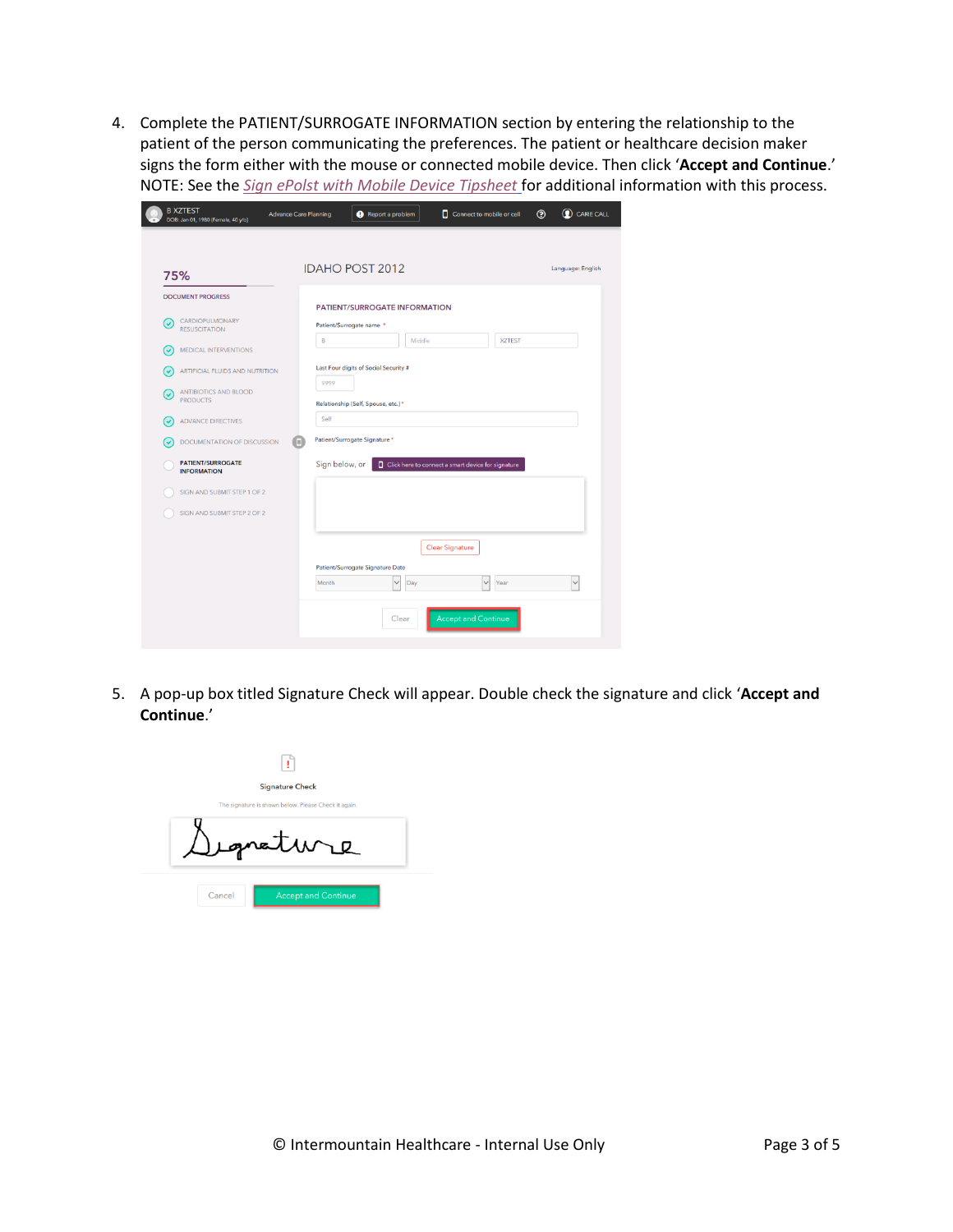6. Complete SIGN AND SUBMIT section by signing the form either with the mouse or connected mobile device. Then click '**Accept and Continue**.' **In the Idaho POST only**: There is an option to click if the patient wishes to OPT IN with the state registry.

|                                                     | C CARIE CALL<br>$\circledcirc$<br>Report a problem<br>Connect to mobile or cell                                                     |
|-----------------------------------------------------|-------------------------------------------------------------------------------------------------------------------------------------|
| 88%                                                 | <b>IDAHO POST 2012</b><br>Language: English                                                                                         |
| <b>DOCUMENT PROGRESS</b>                            | <b>SIGN AND SUBMIT STEP 1 OF 2</b>                                                                                                  |
| CARDIOPULMONARY<br><b>V</b><br><b>RESUSCITATION</b> | Select Physician/APRN/PA's name*                                                                                                    |
| MEDICAL INTERVENTIONS                               | Select Physician/APRN/PA Name                                                                                                       |
| ARTIFICIAL FLUIDS AND NUTRITION                     | <b>Phone Number</b><br>(999) 999-9999 x 99999                                                                                       |
| <b>ANTIBIOTICS AND BLOOD</b><br><b>PRODUCTS</b>     | <b>ID License Number</b>                                                                                                            |
| <b>ADVANCE DIRECTIVES</b>                           |                                                                                                                                     |
|                                                     |                                                                                                                                     |
| DOCUMENTATION OF DISCUSSION                         | Physician/APRN/PA Signature *<br>ο                                                                                                  |
| PATIENT/SURROGATE<br><b>INFORMATION</b>             | Sign below, or<br><b>Q</b> Click here to connect a smart device for signature                                                       |
| CICALAND CUBMIT CTEBA OF 3                          |                                                                                                                                     |
|                                                     |                                                                                                                                     |
| <b>Idaho POST Only:</b>                             | <b>Clear Signature</b>                                                                                                              |
| <b>Registry</b>                                     | Physician/APRN/PA Signature Date                                                                                                    |
| <b>Click box to OPT-IN to State</b>                 | Day<br>Year<br>Month                                                                                                                |
|                                                     | This form will not be sent to the POST Registry unless the patient wishes to Opt-In.<br>Click this box if patient wishes to OPT-IN. |

7. A pop-up box titled Signature Check will appear. Double check the signature and click "**Accept and Continue.**"